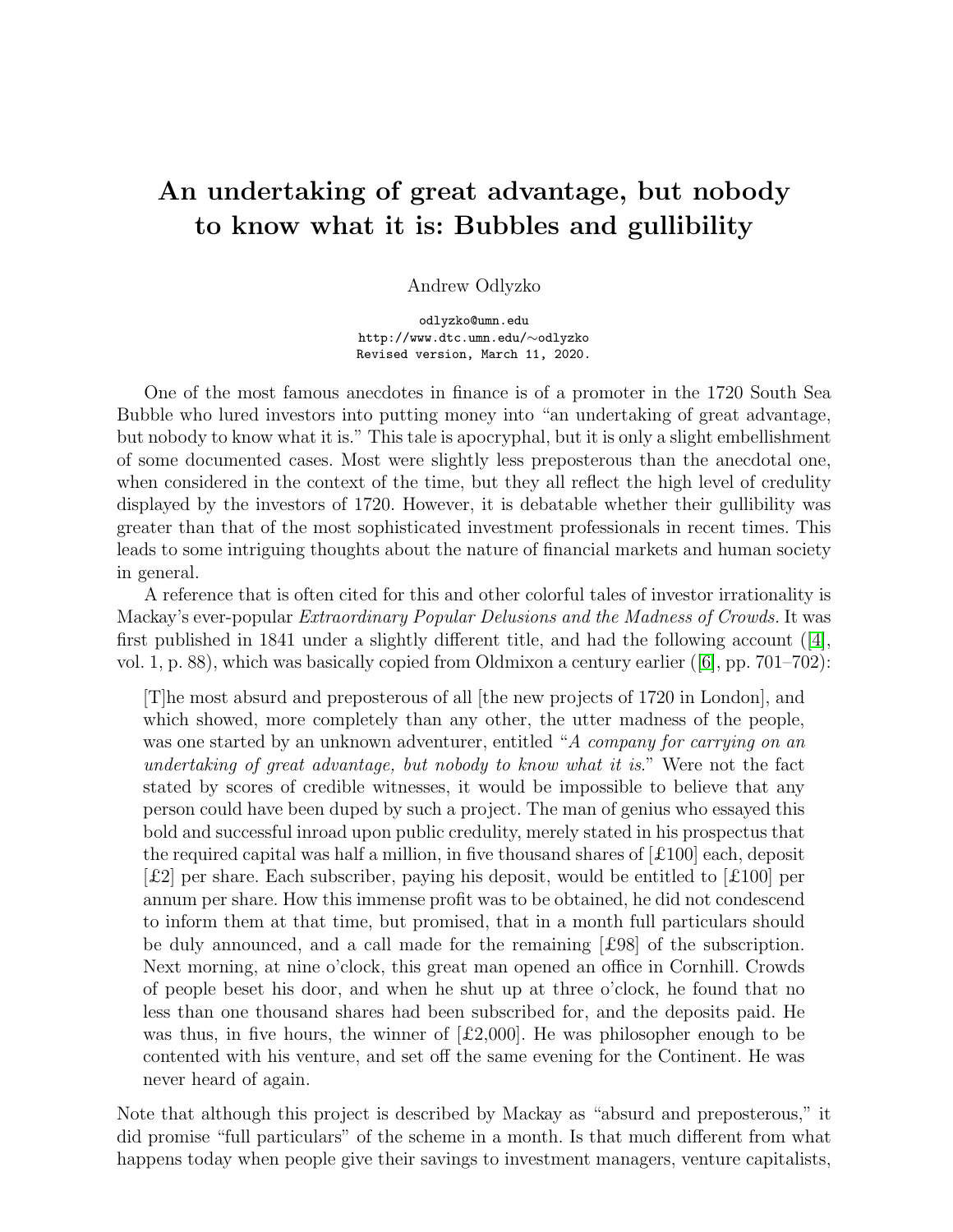### 2 Andrew Odlyzko

or, even more, to general "blind pools"? Such investors do not find out "full particulars" of what is done with their money for quite a while.

Just how much was this  $\pounds 2,000$  that the "great man" of the Mackay version of the story is supposed to have made? Based on GDP per capita, which grew by about 1,000 over the last three centuries, the gains reaped by the projector are comparable to about  $\pounds 2$  million or \$2 million today. That is not shabby. But it pales when compared to the sums collected by promoters of the innumerable ICOs (initial coin offerings) in the last few years.

Various observers have doubted the literal truth of the anecdote, and some details in the Oldmixon/Mackay narrative are simply not consistent with how new ventures were set up in 1720. The most plausible scenario is that this story is an amalgam and embellishment of several actual occurrences, an account that is "too good not to be true." But it is only a slight embellishment. Oldmixon's version of this story concluded with an observation about the irrational behavior that crowd psychology lures investors into. He wrote that "what, at another time, when people were in their senses, and knew what to do with their money, would have occasional a hue and cry after the cheat, was then only a matter of laughter, and the crime and the sum hardly thought worth taking notice of" ([\[6\]](#page-6-0), p. 702). And that seems very accurate, as speculative excitement does warp people's perception of what is sensible. It did so in 1720, and does so today.

Before considering projects from the 1720 era that may have contributed to the creation of the anecdote, let us say a few words on the background of the South Sea Bubble. There is much publicly available material on this historical event on the Web. A short overview is available in a chapter in Chancellor's book [\[2\]](#page-5-1). The main book-length recent treatment is in Carswell [\[1\]](#page-5-2). This episode of extreme investor excitement had huge financial flows centered on the South Sea Company. Fig. [1](#page-2-0) shows the price of its main security.

The South Sea Bubble was largely inspired by John Law's Mississippi Scheme in Paris, which reached its peak at the end of 1719. Both the French and the British manias were enabled by the return to relative peace and tranquillity after several prolonged and debilitating wars. Interest rates were dropping, and investors' "animal spirits" were stirring. The ebullient atmosphere of 1719 offered new opportunities to promoters, and they began soliciting money from investors. Fig. [1](#page-2-0) shows, in the scatter plot, the number of new projects announced each month, but multiplied by 10, so that the 88 projects of June 1720 correspond to 880 in the figure. These numbers are taken from Scott's book ([\[7\]](#page-6-1), vol. 3, p. 445ff.). As can be seen, out of almost 200 projects tabulated by Scott, only 13 were started in 1719. But they were noticed by many observers. Also noticed was what seemed to many skeptics to be the inordinate credulity of the public that was eager to get involved. This led to the first of the events that likely inspired the "undertaking of great advantage, but nobody to know what it is" fable.

Starting on Friday, 18 December 1719, the *Daily Post* carried for several days an ad for an "extraordinary scheme for a new insurance company to be proposed, (whereof publick notice will speedily be given in this paper)," with "permits to subscribe" offered for £0.05 each. No names of projectors, nor details of the scheme were cited. The sale of the "permits" took place on Thursday, 24 December. Two days later, this same paper had an ad which offered refunds for the "several hundred" of those permits that had been sold, and explained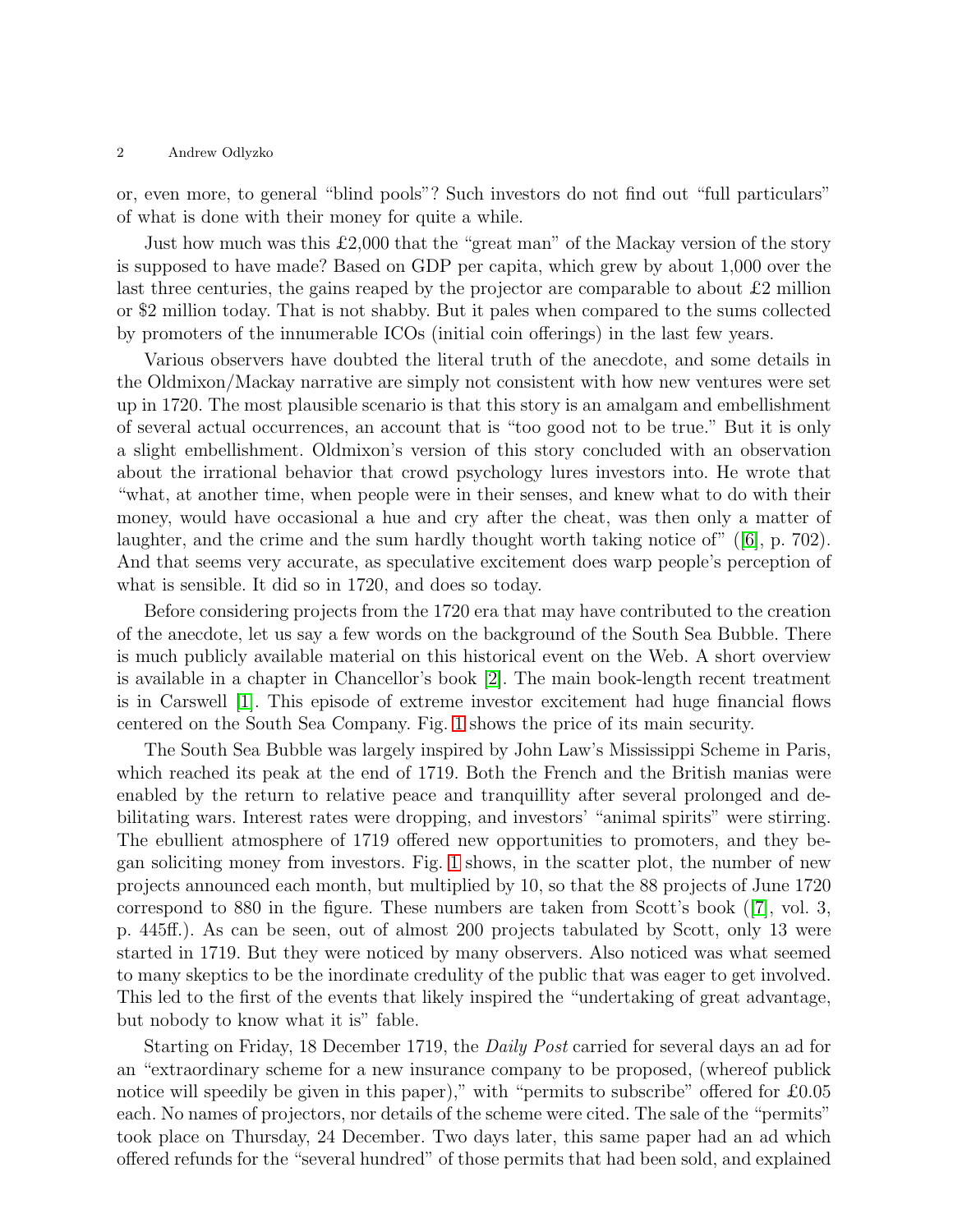

<span id="page-2-0"></span>Fig. 1. South Sea Stock price and the number of new projects announced in London each month from July 1719 to December 1720. The scatter plot shows 10 times the number of startups each month, so that the one for June 1720 corresponds to the 88 ventures that according to one count were announced that month.

that the whole thing was a hoax designed to show how easy it was to "impose upon a credulous multitude." The ad mentioned that the person who had collected the money was unknown to anyone in the crowd, and signed receipts with a name made up from the initials of the 6 people who concocted the scheme.

While this spoof did show that British investors were "a credulous multitude," it was far less extreme than the Oldmixon/Mackay fable. Even if all 1,000 permits were sold, the total take was only £50, not the £2,000 of the fable. Furthermore, for an individual buying a single permit, the price of  $\pounds 0.05$  was only the cost of a dozen cups of coffee. So the "credulous multitude" were not risking very much individually. Furthermore, they were not putting their money into an "undertaking ... nobody to know what it is," but into an insurance scheme. Actuarial science was in its infancy, so insurance was underdeveloped, and there were some sound reasons for expecting growth in that area.

The "permit" process visible in the *Daily Post* ads was indeed how promotions of that period were started. Investors would put down very minor amounts for a permit, often the £0.05 of the ads. This permit would entitle them to become shareholders later. It was only at that later subscription stage, typically weeks afterwards, that the more substantial amounts, such as the £2 per £100 share of the Oldmixon/Mackay fable, were asked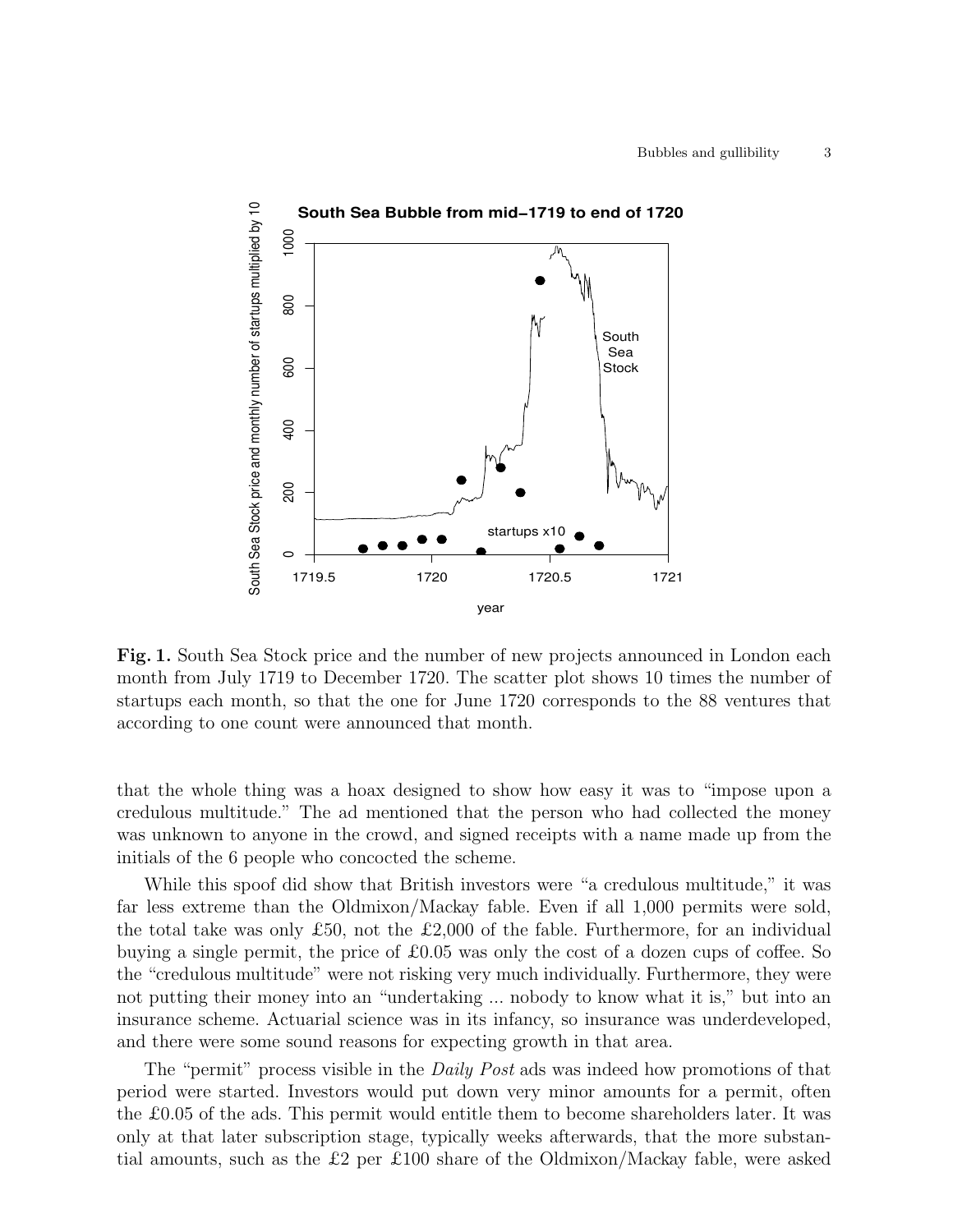### 4 Andrew Odlyzko

for. That stage, reached by very few of the South Sea Bubble projects, made them more concrete. It involved shareholder meetings, elections of management, and participation of known bankers as collectors and custodians of the money being invested.

A week after the nature of the spoof was unveiled, on 2 January 1720, another paper, the *Weekly Packet,* carried a paragraph about it. It treated the event as a humorous and praiseworthy joke, expressing the hope it would "prove a means of preventing many innocent people being gulled of their money for the future." A week later, Mist's *Weekly Journal* had a much more detailed account. But this article also seemed to embellish the story, perhaps part of the common trend by which the fable grew and acquired its more colorful aspects as time went on.

In spite of the ads that revealed the nature of the joke, and the publicity in the *Weekly Packet* and Mist's *Weekly Journal*, speculative excitement continued growing, and many investors were "gulled of their money." It should be said that the British press during the South Sea Bubble was somewhat split in its coverage of the South Sea scheme itself, where the really big money went. However, this press was almost uniformly scornful of the myriad new projects, the "bubbles" in the language of the time. With a few exceptions, they were presented as frauds, designed just to fleece the public. But such publicity did not have much effect. Ads similar to the hoax from December 1719 proliferated as the Bubble was inflating in early 1720. Almost all were for well-defined purposes, even if those seemed to skeptical minds to be chimerical. But several featured elements of the "nobody to know what it is" mystery. For example, the 21 May 1720 issue of the *Daily Post* carried an ad for raising £6 million (so comparable, relative to GDP, to £200 billion for the UK, and \$2 trillion for the U.S. today). It was "carry on a design of more general advantage to Great-Britain and Ireland, &c. and of more certain profit to the encouragers thereof, than any undertaking yet set on foot: Of which further notice will be given in this paper." Soon the atmosphere became even more frenzied, largely because of the impending passage of the Bubble Act, which outlawed most new companies. For example, on 8 June, the *Daily Post* had an ad for a company "for carrying on a thing that will turn to the advantage of the concerned" with no indications what that "thing" was. But we should note that this was just the newspaper ad, and it is quite possible that when prospective investors showed up in the indicated place for purchasing "permits," they did receive at least some outlines of a business plan. If so, it would be similar to modern venture capital funds, where investors typically are told in advance that it is to concentrate in the biomedical area, say.

It is possible that there was even a project that did advertise itself literally as "an undertaking of great advantage, but no body to know what it is," since *Mercurius Politicus* for June 1720 listed it, and *Political State of Great Britain* for July 1720 reprinted that listing.

There were also contemporary reports of promoters simply absconding with investors' initial payments, as in the other element of the anecdote. For example, the *London Journal* of 11 June 1720, the day that the Bubble Act became law, noted:

About the middle of this week two or three of our famous projectors took care to put themselves out of the reach of the new Act of Parliament for suppressing of bubbles; for having got their subscriptions full, they closed their books, shut up their offices,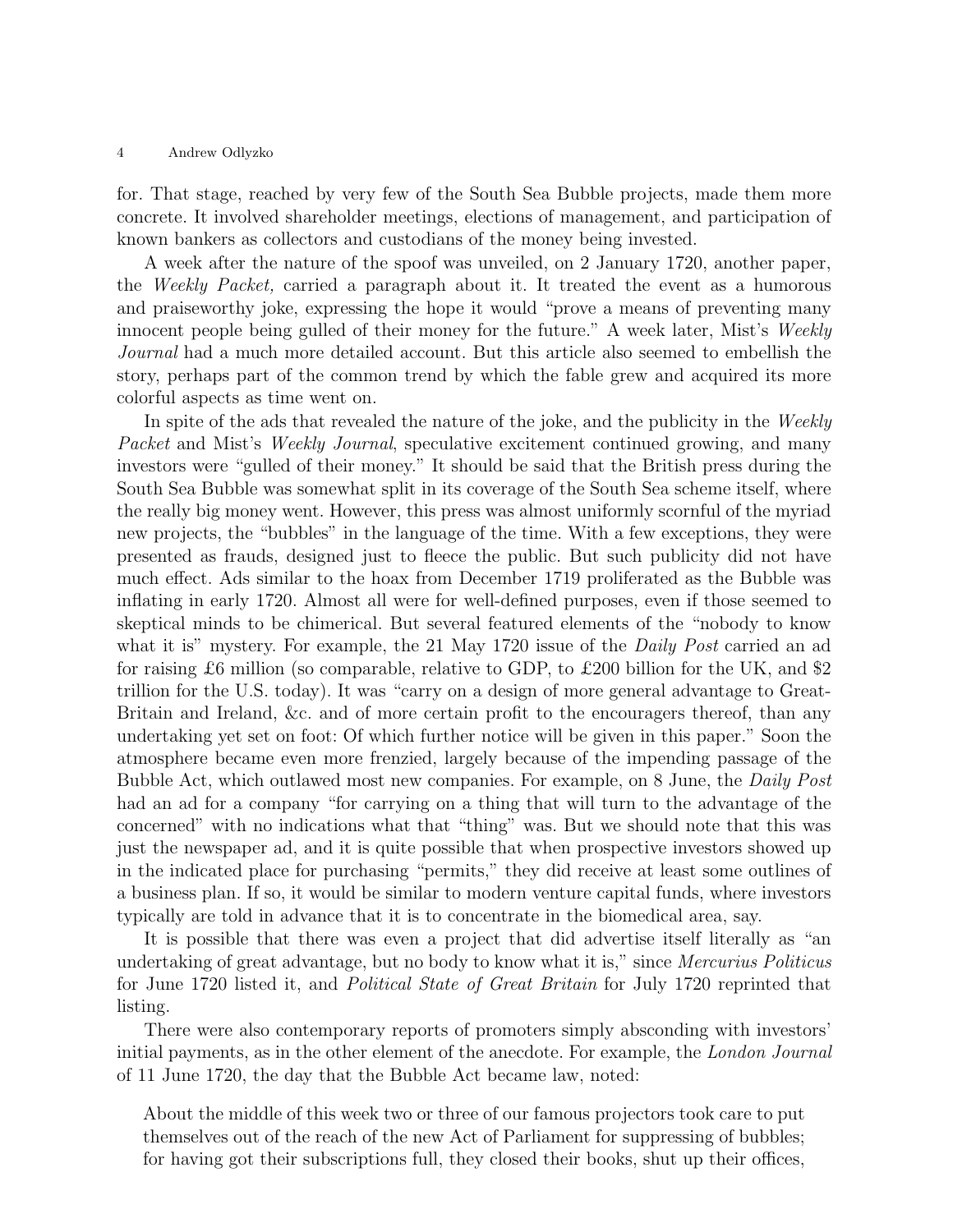and fairly marched off with five or six hundred pounds a-piece in their pockets, in order to secure to themselves the sole benefit of such laudable undertakings.

We don't have any statistics on how frequent such occurrences were. This might be partly because, in Oldmixon's words cited before, in the atmosphere at the peak of the Bubble, when "people were  $[not]$  in their senses," such events were "only a matter of laughter."

A likely reason that it was "only a matter of laughter" when some promoters made off with initial deposits is that much greater sums were being abstracted from investors' pockets by more elaborate maneuvers. A venture that proved popular would see the value of the permits soar, and any held back by the promoters in the initial stage could be sold at high prices. If the project went to actual subscription phase, more money would go through promoters' hands, and if prices of the shares rose, there were more chances for astute operators to fleece investors. Of course, not all promoters were astute, and many were ruined themselves. That's how it is in all investment manias. Unfortunately we simply don't have any systematic data on what happened with the new projects of the South Sea Bubble era.

The main issue in investing is the degree of plausibility of new ventures that should be demanded. After all, there was some plausibility to the stories told by the various people who "sold" the Brooklyn Bridge. And there is some plausibility in the emails telling us about a forgotten inheritance, of which we can get a large chunk by assisting the senders of the spam. And there was even greater plausibility in the stories that Adam Neumann told in building up WeWork. The key issue is human judgment of what is sensible.

At the peak of a mania, it is often difficult to tell the difference between satire and reality. As just one example from our era, consider WeWork's stated mission to "elevate the world's consciousness." Several compilations of South Sea Bubble projects list three for building or emptying toilets. Carswell in his book says ads for those ventures were "inserted as pure jokes, which have imposed only on historians" ([\[1\]](#page-5-2), p. 117). But they may not have been jokes, as they were treated seriously by most contemporaries (cf. Mist's *Weekly Journal*, 27 February, 1720). And then there is the South Sea scheme itself, the centerpiece of the South Sea Bubble. That is where the main money flows were concentrated, and by some measures it was the most preposterous of all financial proposals of that era. But we don't treat it here.

Some of the seemingly preposterous small projects of the South Sea Bubble are not all that farcical when considered in the context of that era. Alchemy was still being taken seriously, and even Isaac Newton had devoted some years to it a couple of decades earlier. So extracting silver out of lead was not as absurd then as it is now. Similarly, perpetual motion was far more respectable then, and patents for it continued to be granted in Britain into the early 19th century. Thus simply looking at the stated aims of various bubbles from 1720 is rather misleading. And the vast majority of the projects were for relatively mundane businesses, such as trade or insurance, which were developing rapidly.

Thus there is some ground for considering the many minor bubbles of the South Sea Bubble as outgrowths of the exuberant optimism of that era. And they are not necessarily more absurd than many examples from the dot-com era, like eToys or Webvan, or the more recent WeWork fiasco. Even the fact that most of the South Sea projects were dishonest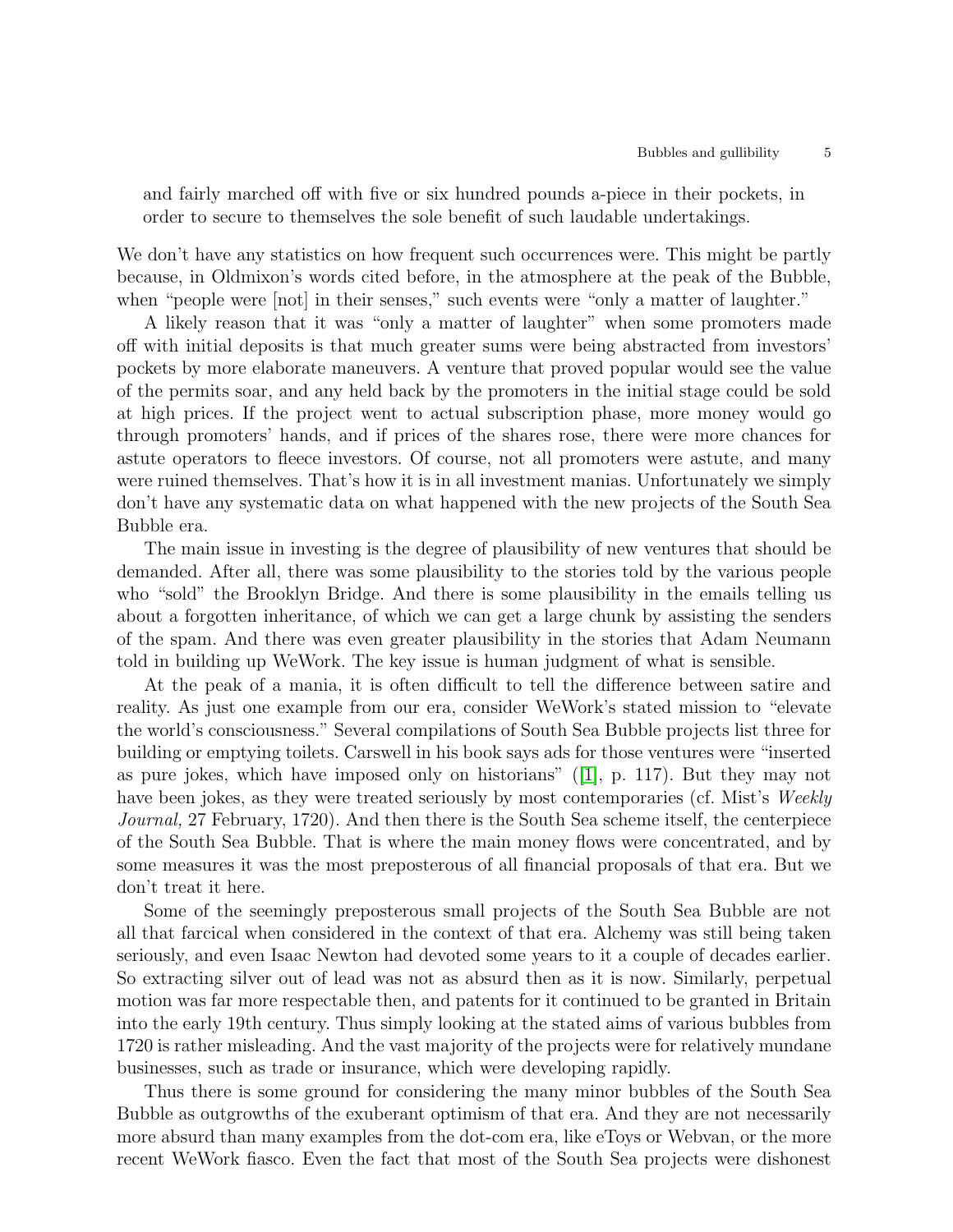### 6 Andrew Odlyzko

in design is not unusual, as widespread fraud has been typical of investment manias. One study in early 2018 characterized over 80% of the ICOs as "outright scams" [\[3\]](#page-5-3). Further, while bubbles have a very negative image, they have made positive contributions to society, by spurring development of new technologies and new business models.

Yet, to twist the famous quote of Mae West, "too much of a good thing" is not always "wonderful." In investments, excessive credulity all too often leads to panics and crashes. And those are sometimes followed by costly and painful recessions or depressions. So can we use history to help develop guidelines for detecting dangerous bubbles? The task is certainly not easy, and it seems unlikely that a foolproof method can be found. But one approach, mentioned in [\[5\]](#page-5-4), is to try to develop a gullibility index. One element of it might be the susceptibility of people to those spam emails or phone calls that offer a share in some forgotten inheritance. Another might be the expectations of profits that passive corporate investments can achieve, which tend to soar during bubbles, with the 100% annual return promised in the Oldmixon/Mackay tale not unusual. Yet another might be derived from the nature of the new projects being offered to the public. What we find in the South Sea Bubble as well as in other manias is a myriad of imitative ventures without any innovative contribution, concocted out of nothing by promoters with no successes in their records. (Think of the hundreds of ICOs, for a modern example.)

Many standard approaches to detecting bubbles rely on looking for dangerous levels of leverage in the financial system. However, leverage is not easy to measure, since it can show up in various ways and in unexpected places (largely in the "shadow banking system" prior to the Global Financial Crisis of 2007–2008). A gullibility index might be useful, since it is the rise in investors' hopes that leads to extensions of credit, which is what leverage is about. Thus there might be ways to use historical knowledge to help us prepare for the future. Credulity is basic to human nature, and likely essential to stimulating progress. But we could benefit from being able to rein it in. The famous "undertaking of great advantage, but nobody to know what it is" likely never existed. But this memorable phrase is a nice way to keep reminding the public about excessive gullibility.

## <span id="page-5-2"></span>References

- <span id="page-5-1"></span>1. J. Carswell, *The South Sea Bubble,* 2nd ed., Alan Sutton, 1993.
- <span id="page-5-3"></span>2. E. Chancellor, *Devil Take the Hindmost: A History of Financial Speculation,* Farrar, Straus, and Giroux, 1999.
- 3. O. Kharif, "How's That ICO Working Out? Breaking down the biggest ICOs from the past few years," *Bloomberg Business Week,* December 17, 2018. Available at  $\hbox{https://www.bloomberg.com/news/articles/2018-12-14/crypto-s-15-biggesticos-by$  $the$ -numbers.
- <span id="page-5-0"></span>4. C. Mackay, *Memoirs of Extraordinary Popular Delusions,* 3 vols., R. Bentley, 1841. Vol. 1 available at  $\langle$ https://books.google.com/books?id=ufoLAAAAYAAJ $\rangle$ .
- <span id="page-5-4"></span>5. A. M. Odlyzko, "Bubbles, gullibility, and other challenges for economics, psychology, sociology, and information sciences," *First Monday,* vol. 15, no. 9, Sept. 2010,  $\langle \frac{\hbar \omega}{2603} \rangle$ .